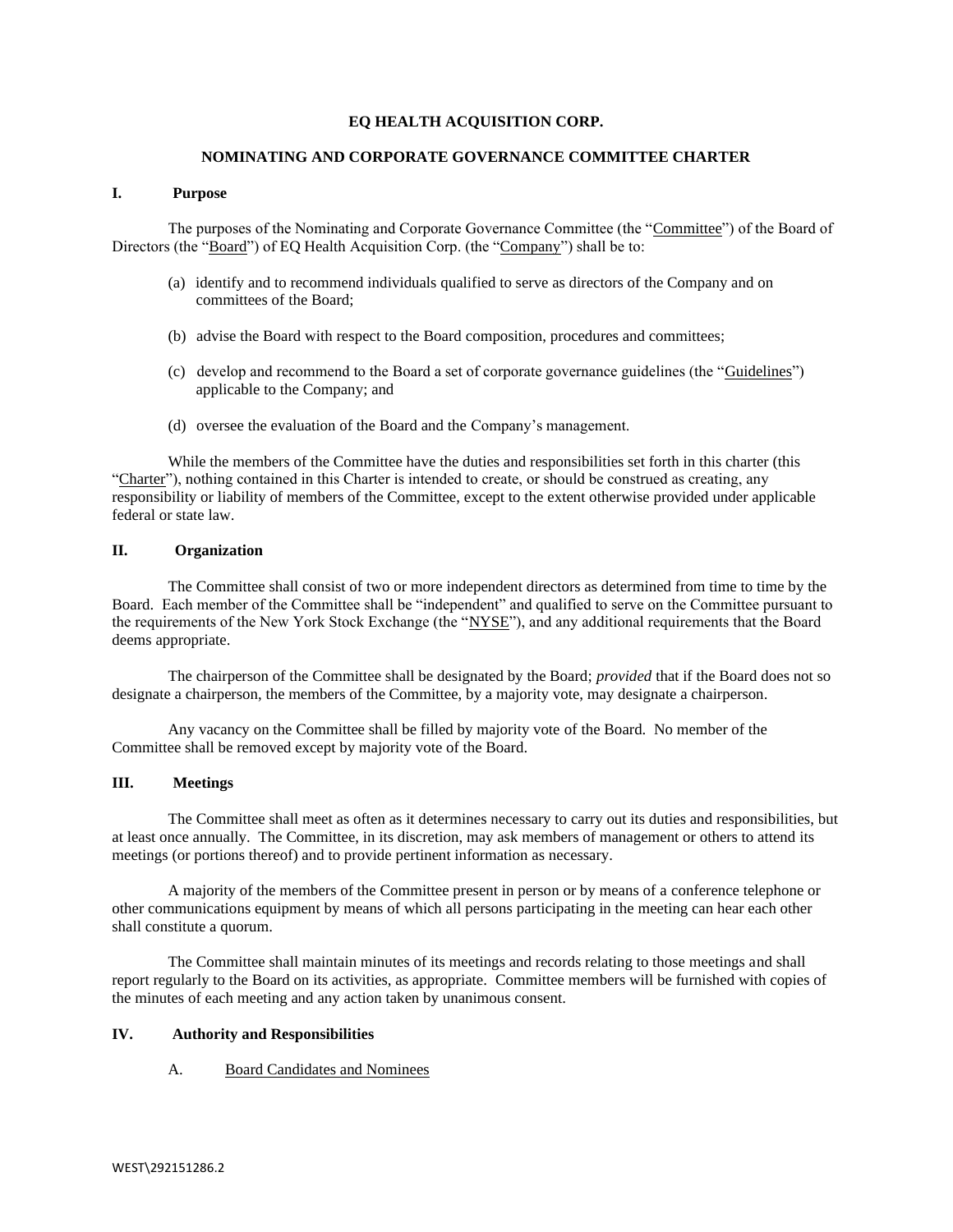The Committee shall have the following duties and responsibilities with respect to Board candidates and nominees:

(a) To assist in identifying, recruiting and, if appropriate, interviewing candidates to fill positions on the Board, including persons suggested by stockholders or others. The Committee may, if it deems appropriate, establish procedures to be followed by stockholders in submitting recommendations for Board candidates.

(b) To review the background and qualifications of individuals being considered as director candidates. Among the qualifications considered in the selection of candidates, the Committee shall look at the following attributes and criteria of candidates: educational background, diversity of professional experience, knowledge of our business, integrity, professional reputation, independence, wisdom, and the ability to represent the best interests of our stockholders and such other relevant factors that the Committee considers appropriate in the context of the needs of the Board.

(c) To recommend to the Board the director nominees for election by the stockholders or appointment by the Board, as the case may be, pursuant to the Company's certificate of incorporation and bylaws, as amended from time to time, which recommendations shall be consistent with the criteria for selecting directors established by the Board from time to time.

(d) To review the suitability for continued service as a director of each Board member when his or her term expires and when he or she has a change in status, including, but not limited to, an employment change, and to recommend whether or not the director should be re-nominated.

## B. Board Composition and Procedures

The Committee shall have the following duties and responsibilities with respect to the composition and procedures of the Board as a whole:

(a) To review annually with the Board the composition of the Board as a whole and to recommend, if necessary, measures to be taken so that the Board reflects the appropriate balance of knowledge, experience, skills, expertise and diversity required for the Board as a whole and contains at least the minimum number of independent directors required by the NYSE.

(b) To review periodically the size of the Board and to recommend to the Board any appropriate changes.

(c) To make recommendations on the frequency and structure of Board meetings.

(d) To make recommendations concerning any other aspect of the procedures of the Board that the Committee considers warranted, including but not limited to procedures with respect to the waiver by the Board of any Company rule, guideline, procedure or corporate governance principle.

## C. Board Committees

The Committee shall have the following duties and responsibilities with respect to the committee structure of the Board:

(a) After consultation with the Chairman of the Board and Chief Executive Officer, and after taking into account the experiences and expertise of individual directors, to make recommendations to the Board regarding the size and composition of each standing committee of the Board, including the identification of individuals qualified to serve as members of a committee, including the Committee, and to recommend individual directors to fill any vacancy that might occur on a committee, including the Committee.

(b) To monitor the functioning of the committees of the Board and to make recommendations for any changes, including the creation and elimination of committees.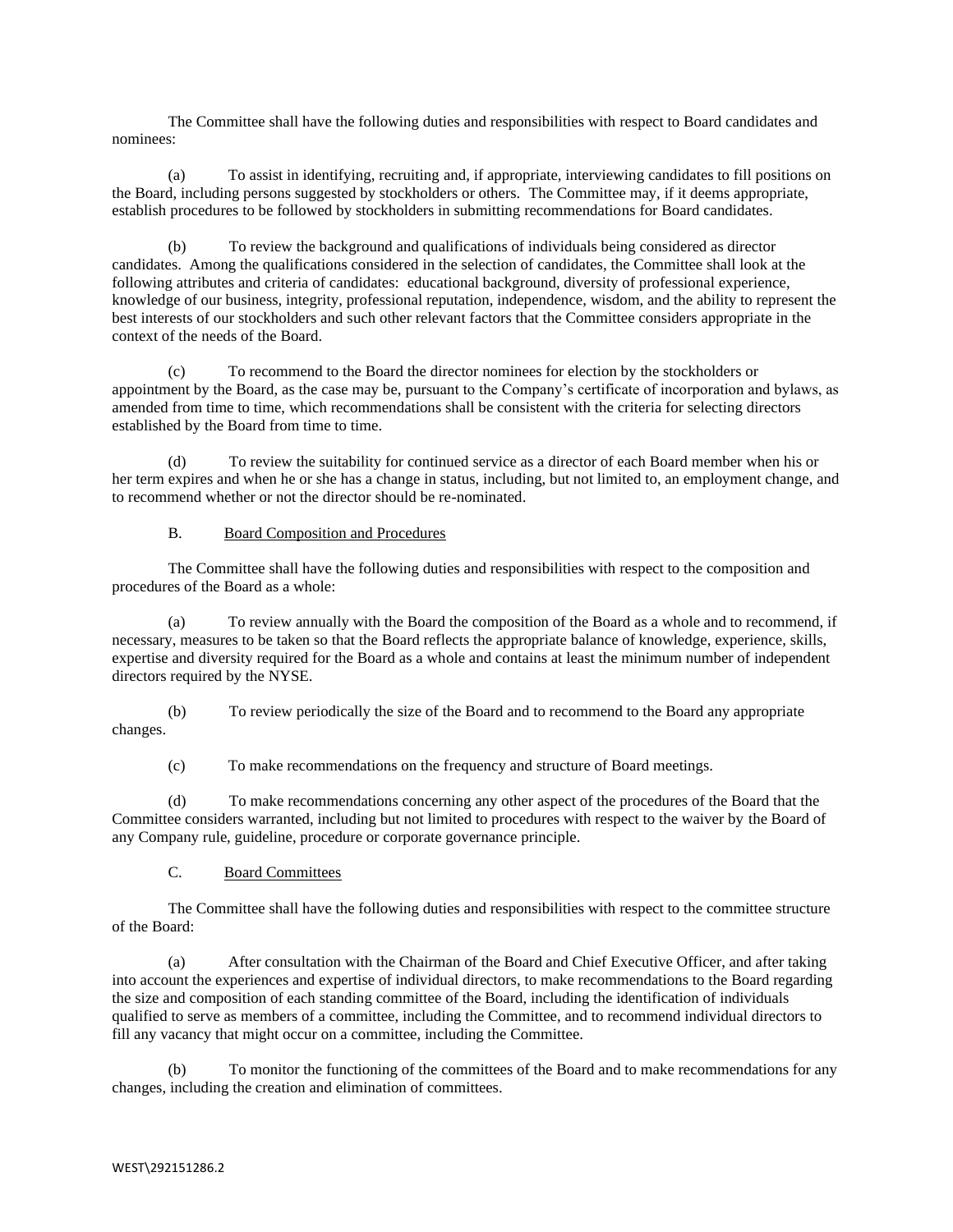(c) To review annually committee assignments and the policy with respect to the rotation of committee memberships and/or chairpersonships, and to report any recommendations to the Board.

(d) To recommend that the Board establish such special committees as may be desirable or necessary from time to time in order to address ethical, legal or other matters that may arise. The Committee's power to make such a recommendation under this Charter shall be without prejudice to the right of any other committee of the Board, or any individual director, to make such a recommendation at any time.

## D. Corporate Governance

The Committee shall have the following duties and responsibilities with respect to corporate governance:

(a) To develop and recommend to the Board the Guidelines for the Company, which shall be consistent with any applicable laws, regulations and listing standards. At a minimum, the Guidelines developed and recommended by the Committee shall address the following:

- i. Director qualification standards.
- ii. Director responsibilities.
- iii. Director access to management and, as necessary and appropriate, independent advisors.
- iv. Director compensation, including principles for determining the form and amount of director compensation, and for reviewing those principles, as appropriate.
- v. Director orientation and continuing education.
- vi. Management succession, including policies and principles for the selection and performance review of the Chief Executive Officer, as well as policies regarding succession in the event of an emergency or the retirement of the Chief Executive Officer.
- vii. Annual performance evaluation of the Board.

(b) To review periodically, and at least annually, the Guidelines adopted by the Board to assure that they are appropriate for the Company and comply with the requirements of the NYSE, and to recommend any desirable changes to the Board.

To consider any other corporate governance issues that arise from time to time, and to develop appropriate recommendations for the Board.

## E. Evaluation of the Board and Management

The Committee shall have the following duties and responsibilities with respect to evaluation of the Board and management:

(a) The Committee shall be responsible for overseeing an annual evaluation of the Board as a whole and management, and shall evaluate and report to the Board on the performance and effectiveness of the Board. The Committee shall establish procedures to allow it to exercise this oversight function.

# **V. Delegation of Authority**

The Committee may form subcommittees for any purpose that the Committee deems appropriate and may delegate to such subcommittees such power and authority as the Committee deems appropriate; *provided*, *however*, that no subcommittee shall consist of fewer than two members; and *provided further* that the Committee shall not delegate to a subcommittee any power or authority required by any law, regulation or listing standard to be exercised by the Committee as a whole.